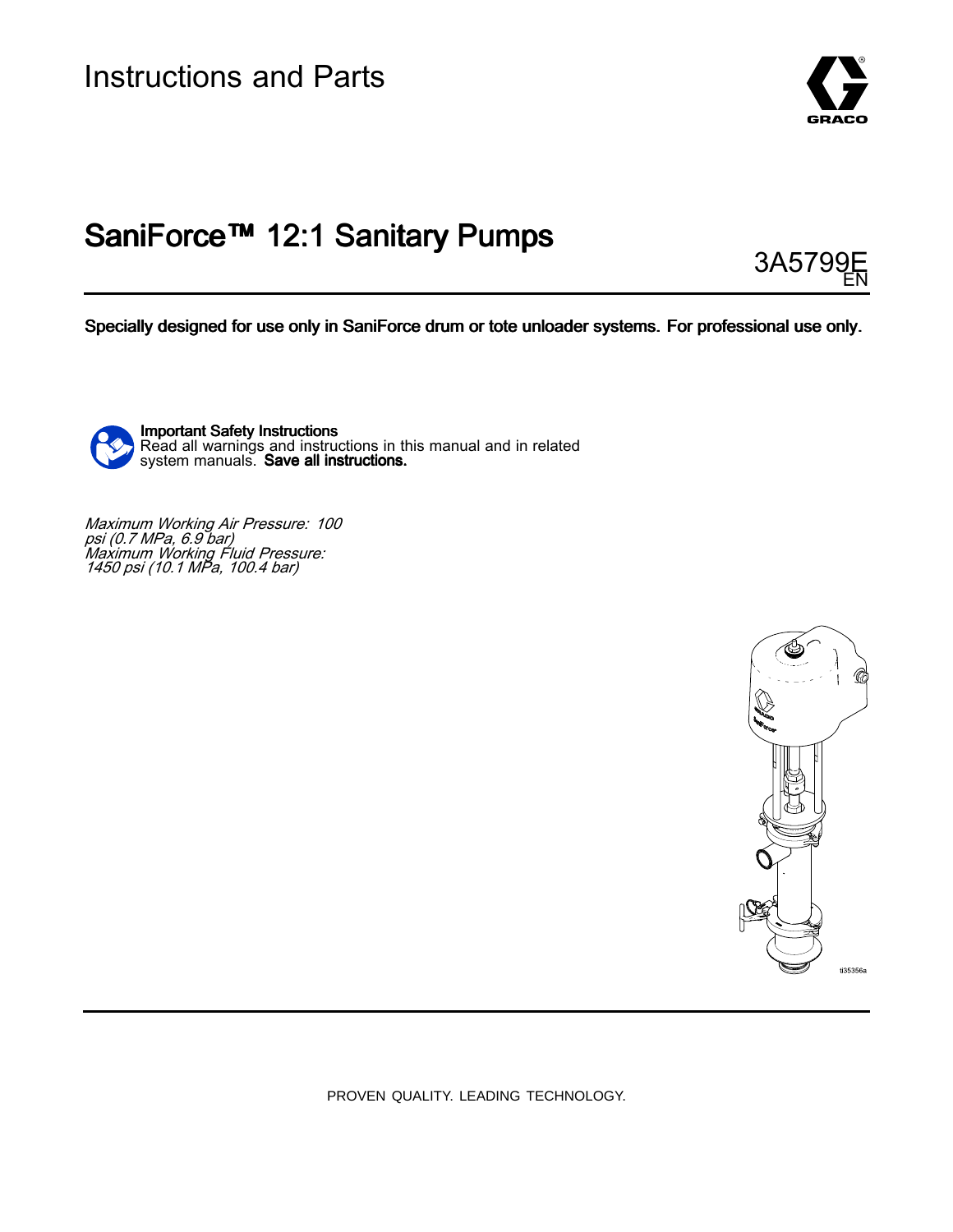# Contents

| Priming Piston Displacement Pump Model |
|----------------------------------------|
|                                        |
|                                        |
|                                        |
|                                        |
|                                        |
|                                        |

# Models

| Pump Model | Pump Lower<br>Replacement | Pump Type           | Approvals    |
|------------|---------------------------|---------------------|--------------|
| 25N008     | 25N004                    | Priming Piston Pump | Ш            |
| 25N008C31  |                           |                     | EC 1935/2004 |

# **Related Manuals**

| <b>Manual Number</b> | Title                                       |
|----------------------|---------------------------------------------|
| 3A5402               | SaniForce Drum Unloader (SDU), Operation    |
| 3A5404               | SaniForce Drum Unloader (SDU), Parts        |
| 3A5416               | SaniForce Tote Unloader (STU), Operation    |
| 3A5417               | SaniForce Tote Unloader (STU), Repair/Parts |
| 3A1211               | SaniForce Air Motors                        |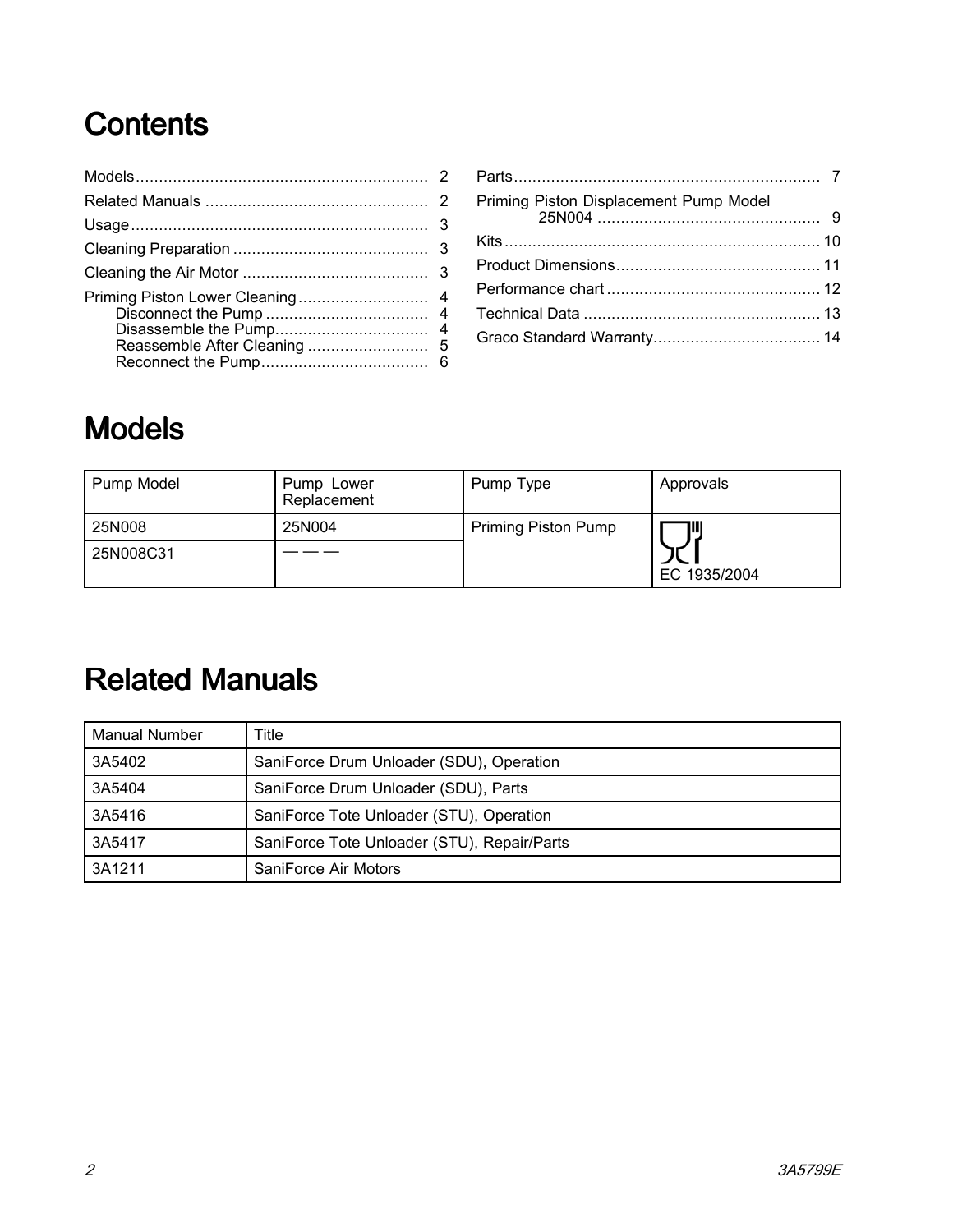# <span id="page-2-0"></span>Usage

This pump must be used as part of <sup>a</sup> SaniForce drum or tote unloader system. Refer to the appropriate system manuals for operation instructions of this pump when installed in those systems.

# Cleaning Preparation



#### PRESSURIZED FLUID HAZARD

This equipment stays pressurized until pressure is relieved manually. To help prevent serious injury from moving parts, or from pressurized fluid, such as skin injection, splashing in the eyes or on skin, follow the Pressure Relief Procedure in your system manual when you stop pumping and before you clean, check, or service the equipment.

#### PERSONAL PROTECTIVE EQUIPMENT

Wear appropriate protective equipment when in the work area to help prevent serious injury, including eye injury, hearing loss, or inhalation of toxic fumes.

This procedure involves thoroughly disassembling and cleaning the individual parts in the pump lower.

Prior to performing these procedures:

- 1. Flush the pump and relieve pressure as described in the system manuals.
- 2. Disconnect all hoses.<br>3. Remove the pump fro
- Remove the pump from the system.

#### Notes:

- •Be sure to follow your national and state sanitary standard codes and local regulations.
- • Use appropriate cleaning and disinfecting agents, at intervals appropriate for product processed.
- • Follow cleaning product manufacturer's instructions.

# Cleaning the Air Motor

- 1. Perform Cleaning Preparation, page <sup>3</sup> .
- 2. Remove air motor air supply and exhaust fittings (14, 32).
- 3. Loosen the hand screw (18) and remove the upper shield (6).
- 4. Clean thoroughly the surface between the upper and lower shields. Replace upper shield, hand nut, and air fittings.
- 5. Reassemble the air motor
- 6. Clean the pump lower. See Priming Piston Lower [Cleaning,](#page-3-0) page [4](#page-3-0) .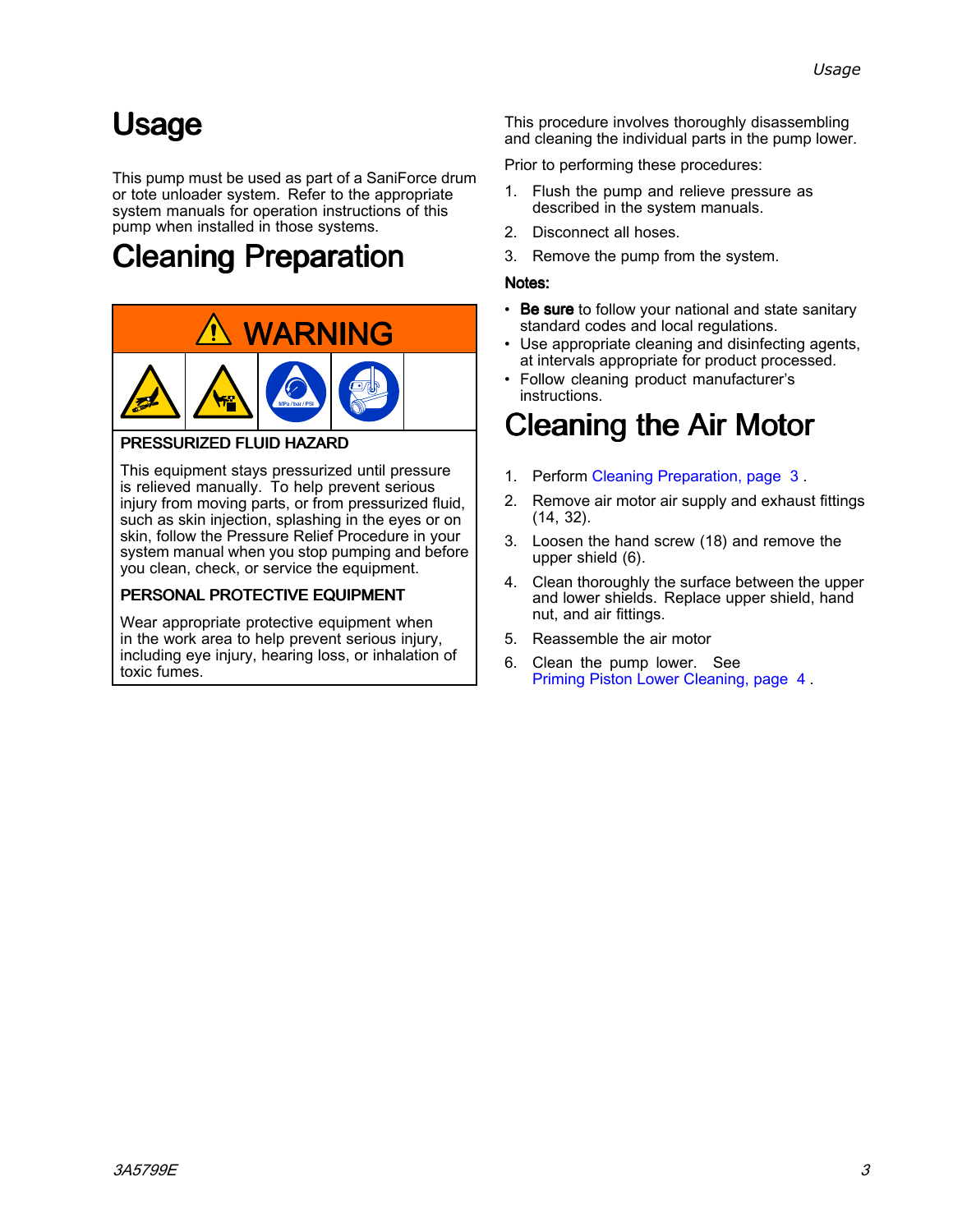# <span id="page-3-0"></span>Priming Piston Lower Cleaning

### Disconnect the Pump

- 1. Perform Cleaning [Preparation,](#page-2-0) page [3](#page-2-0) .
- 2. Loosen the coupling nut (6) and lower far enough to remove the coupling collars (5).



3. Release the upper clamp (118) holding the displacement pump to the tie rod adapter plate (104).

### Disassemble the Pump

NOTE: Repair Kits are available. Purchase the kits separately. See the Parts list to select the correct kit for your pump.

- 1. With the pump on its side, tap the displacement rod (105) with <sup>a</sup> rubber mallet to drive the priming piston assembly out of the base (102).
- 2. Hold the valve plate guide (119) with <sup>a</sup> wrench. Use another wrench to remove the priming piston nut (122).



- 3. Remove the priming piston (121) and the valve plate (120).
- 4. Remove the clamp (118) from the base (102). Then remove the base (102). Tap with <sup>a</sup> rubber mallet to loosen, if needed.
- 5. Remove the o-ring (123) and the spacer (113). Tap the displacement rod again to drive the displacement rod/priming piston rod assembly (105/106) out of the cylinder (101).
- 6. Hold the rod (106) with <sup>a</sup> wrench and remove the priming piston guide (119).



- 7. Hold the piston rod (106) with <sup>a</sup> wrench. Use another wrench to loosen the intake valve housing (115), then remove it. If the intake valve housing (115) is stuck to the rod, tap with <sup>a</sup> plastic rod and mallet.
- 8. Screw out the packing nut (117) and remove the packing stack (116) from the intake valve housing (115).



9. Remove the valve plate (112). Use wrenches on the displacement rod flats (105) and the piston rod flats (106) to disconnect.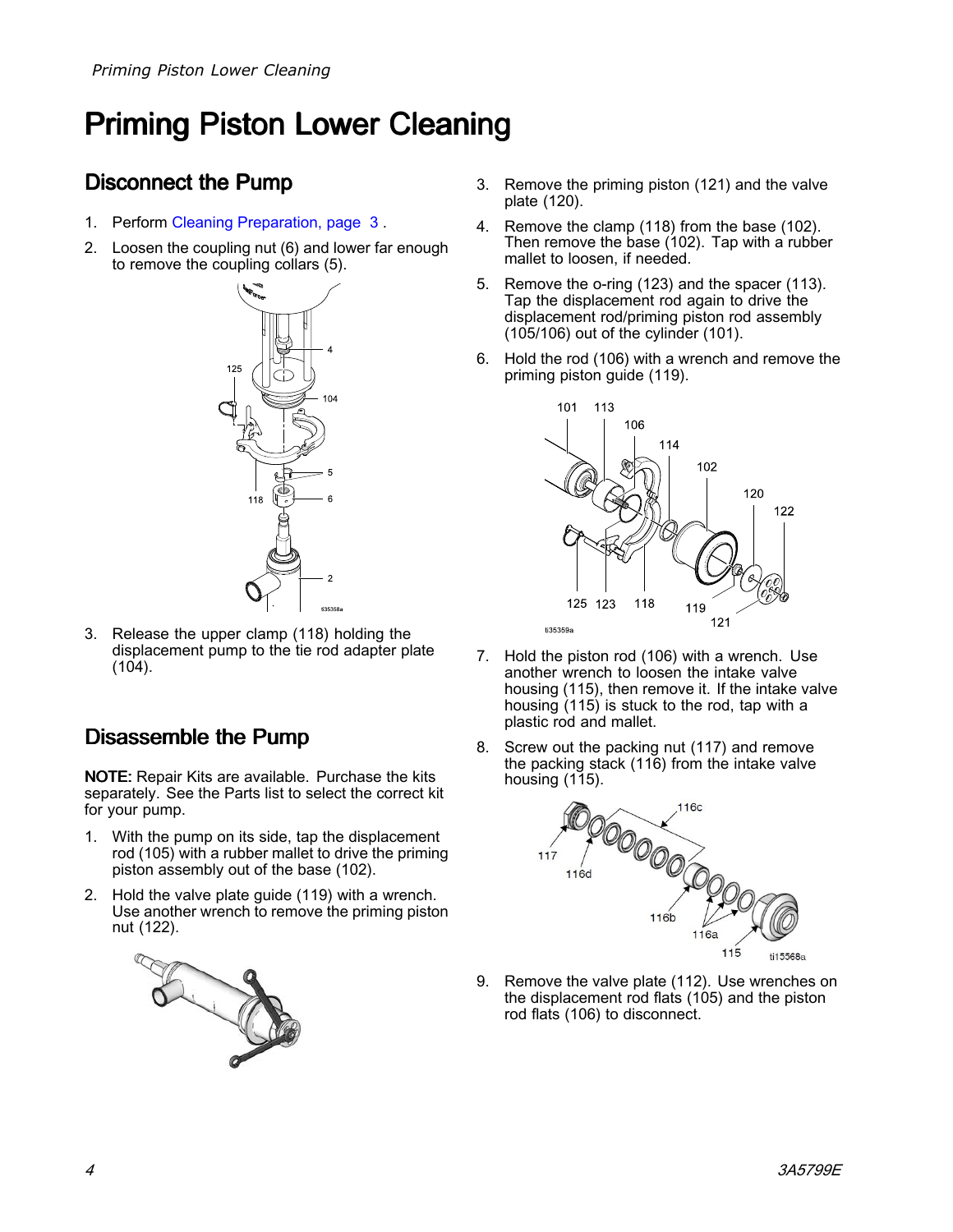<span id="page-4-0"></span>10. Remove the valve plate (108) and the piston (107). Remove the bearings (110) from the piston.



11. Stand cylinder upright. Remove the u-cup seal assembly, which includes the base (103a), insert (103b), o-ring (103d), and u-cup (103c).



12. Clean the parts and inspect them for wear or damage. Replace them as necessary.

### Reassemble After Cleaning

Note: Any damaged parts must be replaced as they could harbor microorganisms that can contaminate the fluid.

Note: Lubricate the o-rings, throat packings, and piston seals with appropriate waterproof sanitary lubricant prior to installation.

- 1. Wash all pump parts with an appropriate cleaning solution at the cleaning product manufacturer's recommended temperature and concentration.
- 2. Rinse all pump parts again with water and allow them to dry.
- 3. Inspect all pump parts and reclean if needed.
- 4. Immerse all pump parts in an appropriate sanitizer before assembly. Take the pump parts out of the sanitizer one-by-one as needed.
- 5. Lubricate the moving pump parts and o-rings, packings, and seals with appropriate waterproof sanitary lubricant.
- 6. Install the bearings (110) and the u-cup seal (109) on the piston (107). The lips of the piston u-cup must face up. Install the valve plate (108) and piston assembly on the displacement rod (105). Cutout on piston must face down.
- 7. Use wrenches on the displacement rod flats and the piston rod flats to reconnect. Torque to 60-70 ft-lb (81-95 N•m).
- 8. Install the packing stack (116\*) into the intake valve housing (115). Maintain the following order: shims (116a), female gland (116b), five v-packings (116c) with the lips facing up, and male gland (116d). Loosely thread packing nut (117) into the valve housing (115).



- 9. Install the u-cup (103c) and insert (103b) into the u-cup seal assembly base (103a). Throat u-cup lips must face down. Then install the o-ring (103d).
- 10. Lubricate the displacement rod/piston rod assembly and slide into the cylinder from the top.
- 11. Install the u-cup assembly (103) in the top of the cylinder (101). Reassembly may be difficult. Use steady force until the assembly drops into place.
- 12. Turn the pump on its side. Use <sup>a</sup> rubber mallet to tap the displacement rod so the piston rod extends well out of the cylinder.
- 13. Install the valve plate (112) and the spacer (113) into the bottom of the cylinder. Install the cylinder o-ring (123).



14. Lubricate the piston rod and the inside of the packing nut (117) and intake valve housing (115). Slide the assembly onto the piston rod, then use two wrenches to tighten the valve housing.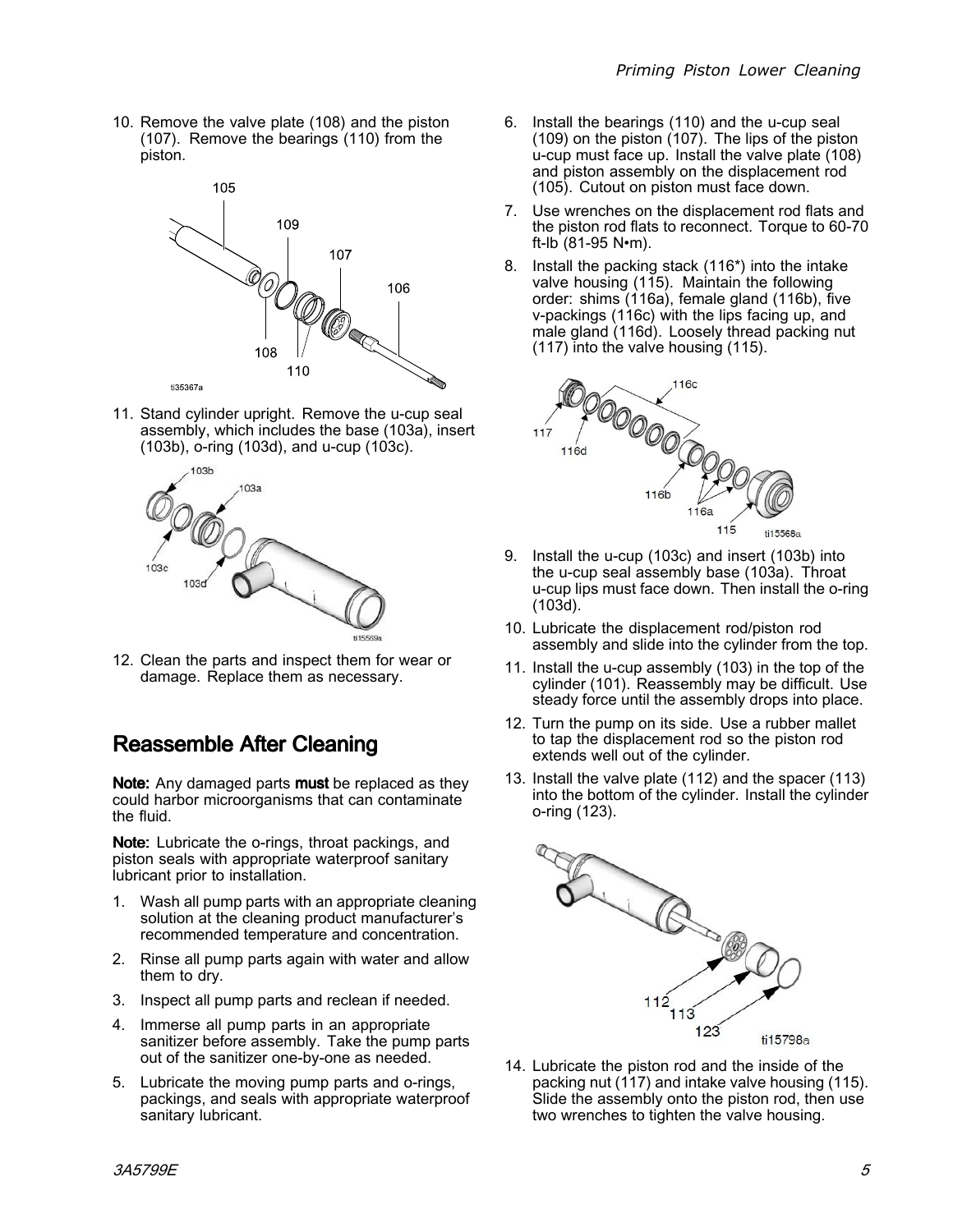- <span id="page-5-0"></span>15. Stand the pump upright, placing the cylinder (101) into the base (102). Reattach the clamp to hold the base (102) to the cylinder (101). Replace the pin (125).
- 16. Turn the pump on its side. Use <sup>a</sup> rubber mallet to tap the displacement rod so the piston rod extends well out of the cylinder.
- 17. Hold the displacement rod (105) with <sup>a</sup> wrench. Screw on the guide (119) and use another wrench to tighten.
- 18. Install the valve plate (120) and the priming piston (121). Hand tighten the priming piston nut (122).
- 19. Hold the displacement rod (105) with <sup>a</sup> wrench. Use another wrench to tighten the priming piston nut (122).

### Reconnect the Pump

- 1. Set the displacement pump in place. Align the air motor and set it on top of the displacement pump. Attach the clamp. Replace the pin.
- 2. Hold the motor shaft up with one hand. With your other hand, put the coupling nut (5) on the rod.
- 3. Put the coupling collars (5) into the coupling nut so large flanges point upward.
- 4. Gently let the motor shaft drop onto the rod. Use <sup>a</sup> spanner wrench to tighten the coupling nut securely. <sup>A</sup> Graco spanner wrench tool (p/n 112887) is available.
- 5. Connect the remaining air and fluid hoses and the ground wire.
- 6. Circulate the sanitizing solution through the pump and the system prior to use.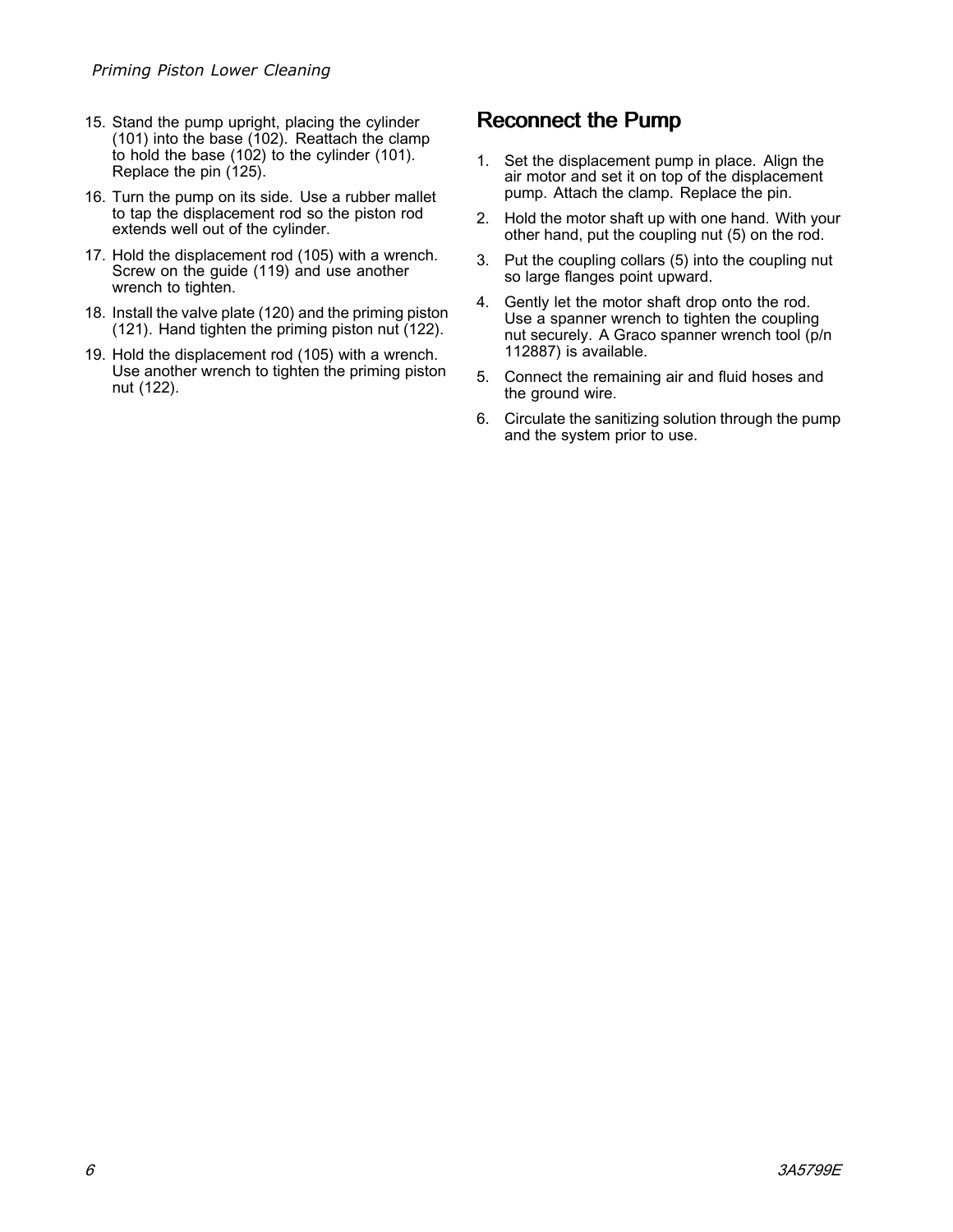### <span id="page-6-0"></span>**Parts**

Complete Pump Models 25N008

25N008C31

 $\sqrt{1}$ 

 $\sqrt{2}$ 

 $\sqrt{3}$ 

assembly.





N-m). Do not over tighten.

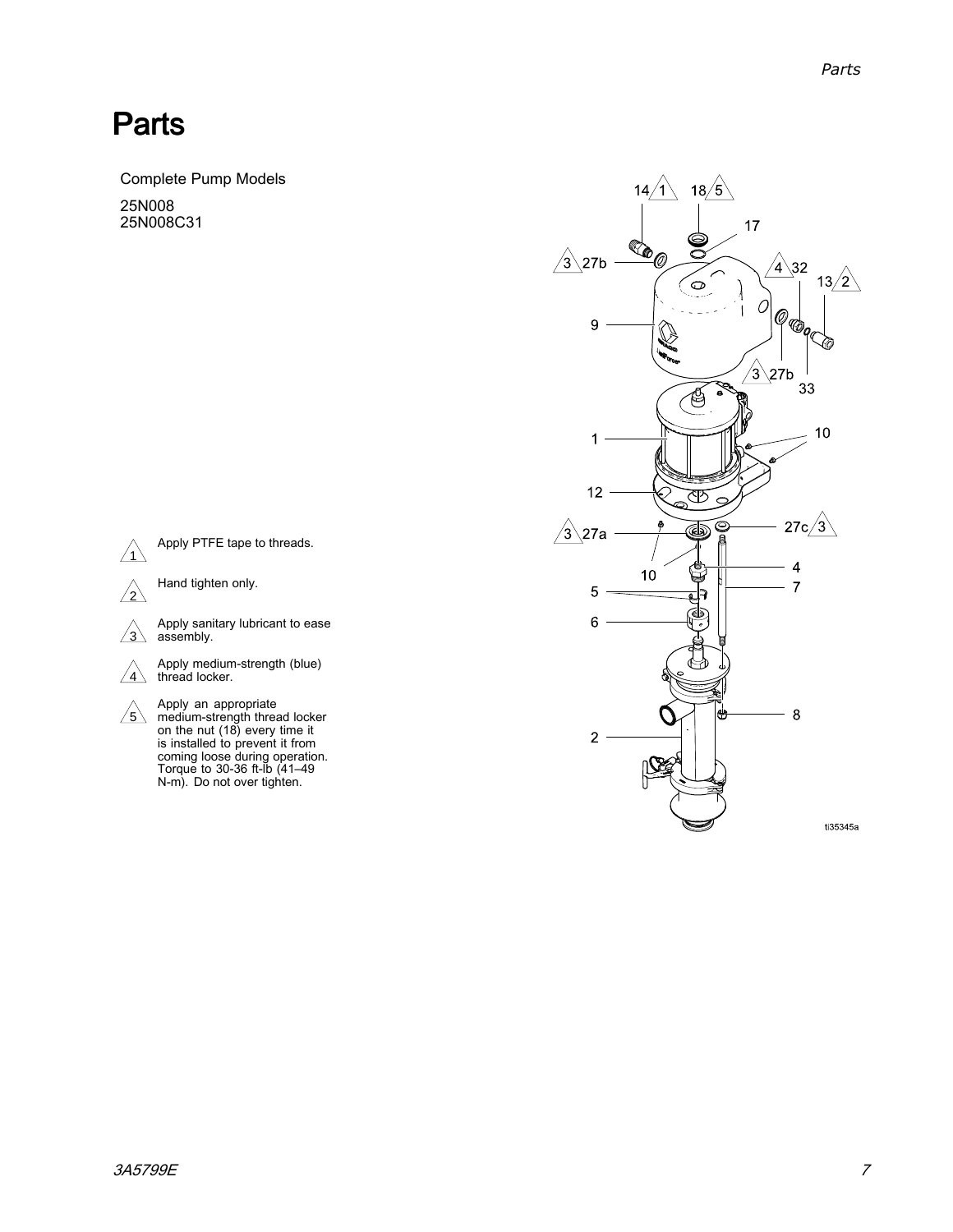|  |  |  |  | Complete Pump Model 25N008, 25N008C31 |
|--|--|--|--|---------------------------------------|
|--|--|--|--|---------------------------------------|

| Ref.           | Part   | <b>Description</b>                                                               | Qty.           |
|----------------|--------|----------------------------------------------------------------------------------|----------------|
|                | 24G787 | MOTOR, SaniForce; 7.5 in; see manual 3A1211                                      | 1              |
| $\overline{2}$ |        | DISPLACEMENT PUMP:                                                               | 1              |
|                | 25N004 | EN 10204, type 2.1                                                               |                |
|                |        | EN 10204, type 3.1                                                               |                |
| 4              | 16A939 | <b>COUPLER</b>                                                                   | 1              |
| 5              | 184130 | <b>COLLAR</b>                                                                    | $\overline{2}$ |
| 6              | 626045 | COUPLING, checkmate                                                              | $\mathbf{1}$   |
| 7              | 16C010 | TIE ROD                                                                          | 3              |
| 8              | 102216 | NUT, lock, 5/8-11, sst                                                           | 3              |
| 9              | 16E030 | SHIELD, upper; includes grommets (Ref. 27)                                       | $\mathbf{1}$   |
| 10             | 118134 | SCREW, cap; M8 x 1.25, sst                                                       | 4              |
| 12             | 16E028 | SHIELD, lower; includes fasteners (Ref. 8) and grommets (Ref. 27)                | 1              |
| 13             | 16G085 | FITTING, air inlet, 1/2 npt, includes Ref. 23                                    | 1              |
| 14             | 16C946 | FITTING, 3/4 npt                                                                 | 1              |
| 17             | 165053 | O-RING, PTFE                                                                     | 1              |
| 18             | 16C306 | NUT, hand                                                                        | 1              |
| 26▲            | 17W547 | LABEL, warning, not shown                                                        | 1              |
| 27             |        | GROMMET; see Kits                                                                | 6              |
| 32             | 16G084 | FITTING, air inlet, 1/2 npt                                                      | 1              |
| 33             | 166702 | O-RING, air inlet, buna-n, included with Ref. 12                                 | 1              |
|                |        | Replacement Danger and Warning labels, tags, and cards are available at no cost. |                |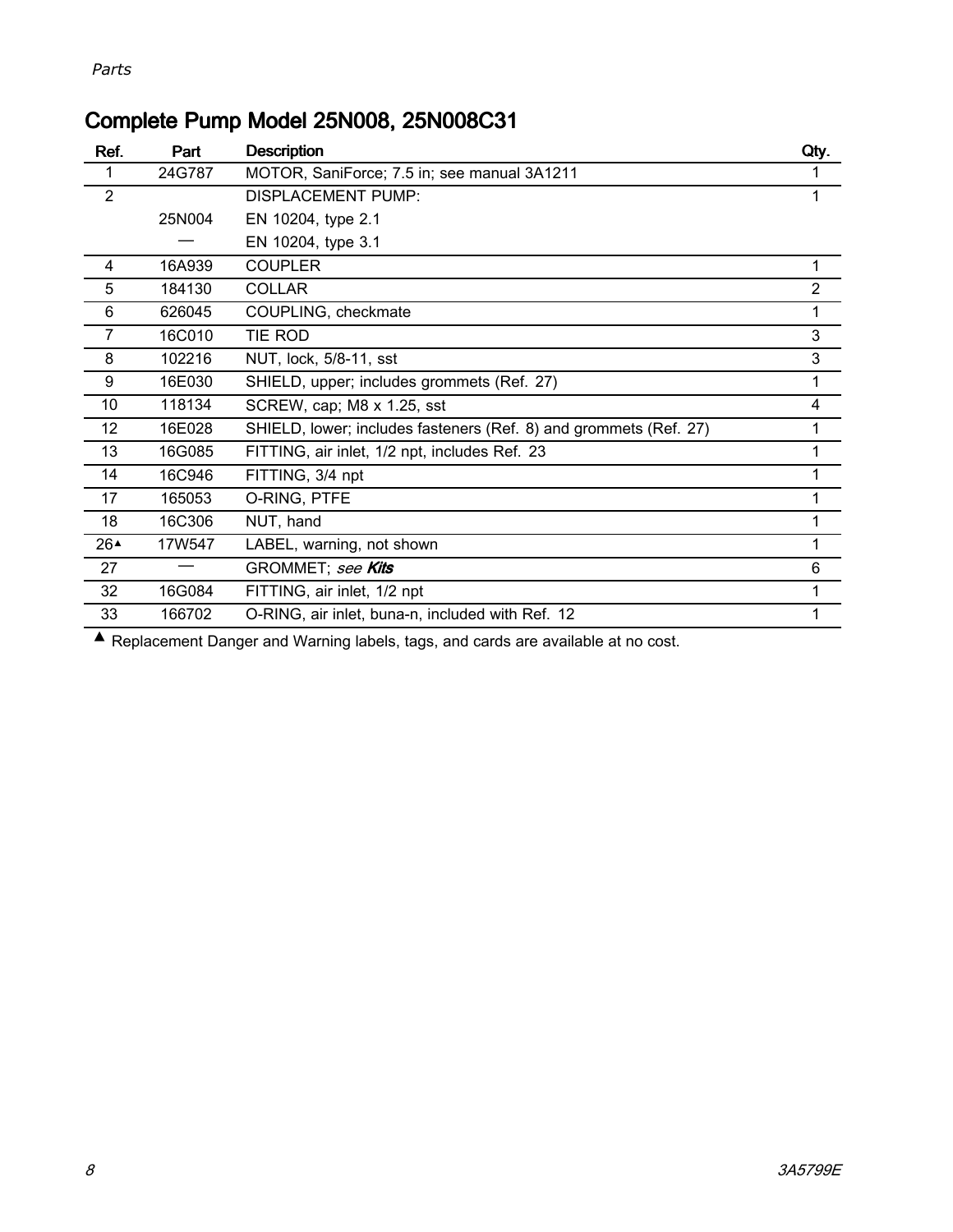# <span id="page-8-0"></span>Priming Piston Displacement Displacement Displacement Pump Model 25N004

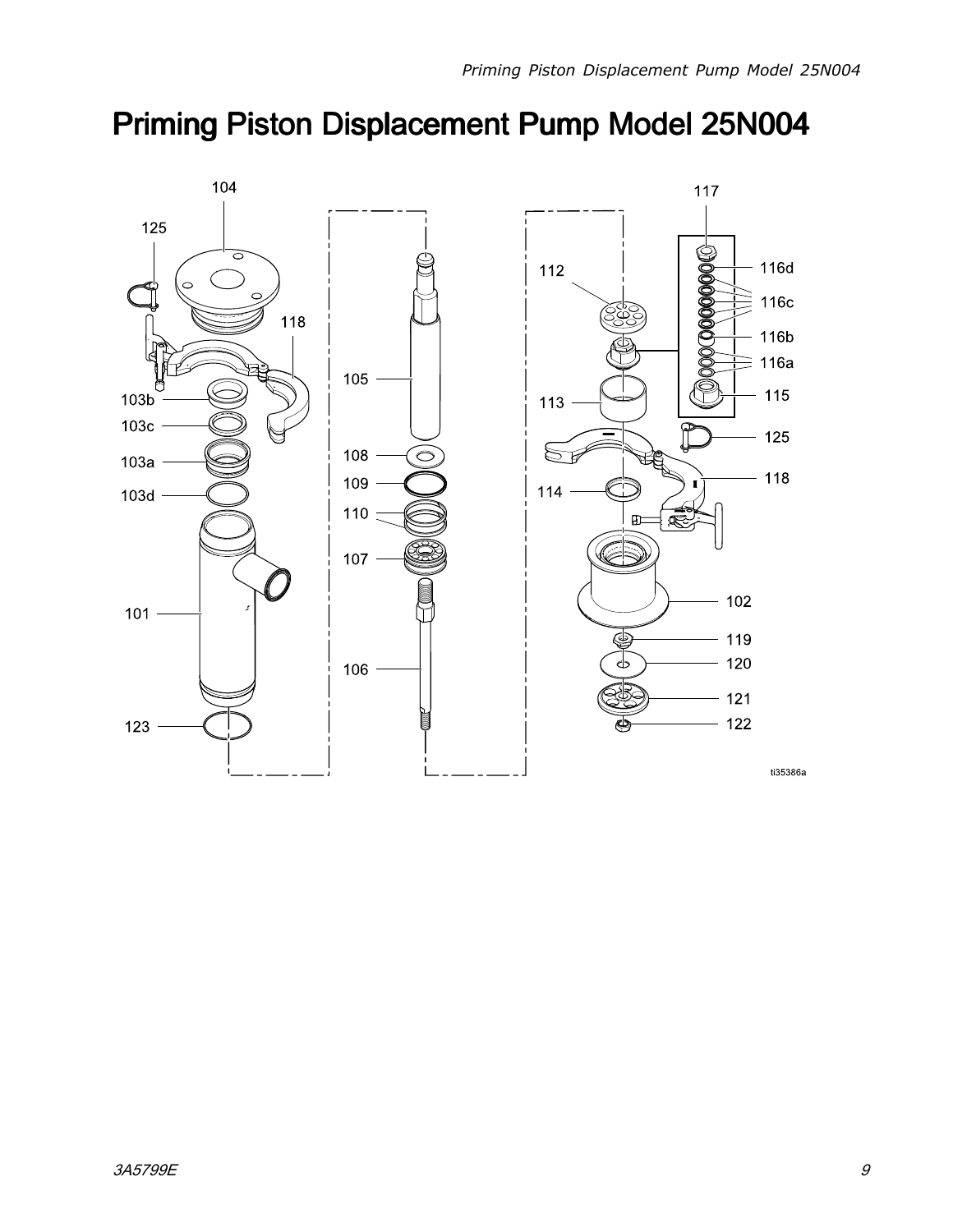### <span id="page-9-0"></span>Priming Piston Displacement Pump Model 25N004

| Ref.             | Part   | <b>Description</b>                           | Qty. |
|------------------|--------|----------------------------------------------|------|
| 101              | 16A814 | CYLINDER, pump                               |      |
| 102              | 17S664 | BASE                                         | 1    |
| 103              | 24C623 | SEAL, assembly, u-cup;<br>includes 103a-103d | 1    |
| 103a             | 16A817 | SEAL, u-cup, base                            | 1    |
| 103 <sup>†</sup> | 16A816 | SEAL, u-cup, insert                          | 1    |
| $103c*$          | 16A818 | SEAL, u-cup                                  | 1    |
| $103d*$          | 16A842 | O-RING, seal                                 | 1    |
| 104              | 16E465 | ADAPTER, tie rod                             | 1    |
| 105              | 16G436 | ROD, displacement                            | 1    |
| 106              | 16G437 | ROD, priming piston                          | 1    |
| 107              | 181892 | PISTON, cylinder                             | 1    |
| 108              | 167493 | PLATE, valve                                 | 1    |
| 109*             | 108543 | PACKING, u-cup                               | 1    |
| $110*$           | 181897 | <b>BEARING</b>                               | 2    |
| 112              | 16A846 | PLATE, valve                                 | 1    |
| 113              | 16A847 | TUBE                                         | 1    |
| 114              | 167481 | SEAT, valve                                  | 1    |

| Ref.   | Part   | <b>Description</b>                          | Qty. |
|--------|--------|---------------------------------------------|------|
| 115    | 167482 | HOUSING, intake valve<br>seal               | 1    |
| $116*$ | 223542 | STACK, gland packing;<br>includes 116a-116d | 2    |
| 116a   | 186106 | SHIM                                        | 3    |
| 116b   | 186138 | GLAND, female                               | 1    |
| 116c   | 167484 | <b>PACKING</b>                              | 5    |
| 116d   | 186139 | GLAND, male                                 | 1    |
| 117    | 167486 | NUT, packing                                | 1    |
| 118    | 24C658 | <b>CLAMP</b>                                | 2    |
| 119    | 167480 | GUIDE, valve plate                          | 1    |
| 120    | 167479 | PLATE, valve                                | 1    |
| 121    | 172200 | PISTON, priming                             | 1    |
| 122    | 102533 | NUT                                         | 1    |
| $123*$ | 16D164 | O-RING                                      | 1    |
| 125    | 16F603 | PIN, locking                                | 2    |

\* Parts included in kit 24G555.

### Kits

### Grommet Kit 16G385

| Ref.            | Part | Description                      | Qtv. |
|-----------------|------|----------------------------------|------|
| $27a*$          |      | GROMMET, air motor<br>piston rod |      |
| 27 <sub>b</sub> |      | GROMMET, air fitting             | 2    |
| 27c             |      | GROMMET, tie rod                 | 3    |

27c — GROMMET, tie rod 3<br>
\* Order Kit 16G384 for qty. 3 of the piston rod<br>
arcmmet grommet.

### Lower Shroud Fastener Kit 16G432

| 10. | 118134 | SCREW, cap; M8 x |  |
|-----|--------|------------------|--|
|     |        |                  |  |
|     |        | $1.25$ , sst     |  |
|     |        |                  |  |
|     |        |                  |  |

### U-cup Seal Assembly Kit 24C623

| 103a | 16A817 SEAL, u-cup, base        |  |
|------|---------------------------------|--|
|      | 103b 16A816 SEAL, u-cup, insert |  |
| 103c | 16A818 SEAL, u-cup              |  |
| 103d | 16A842 O-RING, seal             |  |
|      |                                 |  |

### U-cup Seal/O-ring Kit 24G858

|  | 103c  16A818  SEAL, u-cup  |  |
|--|----------------------------|--|
|  | 103d  16A842  O-RING, seal |  |

### Spanner Wrench

| 112887 | WRENCH, spanner |  |
|--------|-----------------|--|
|        |                 |  |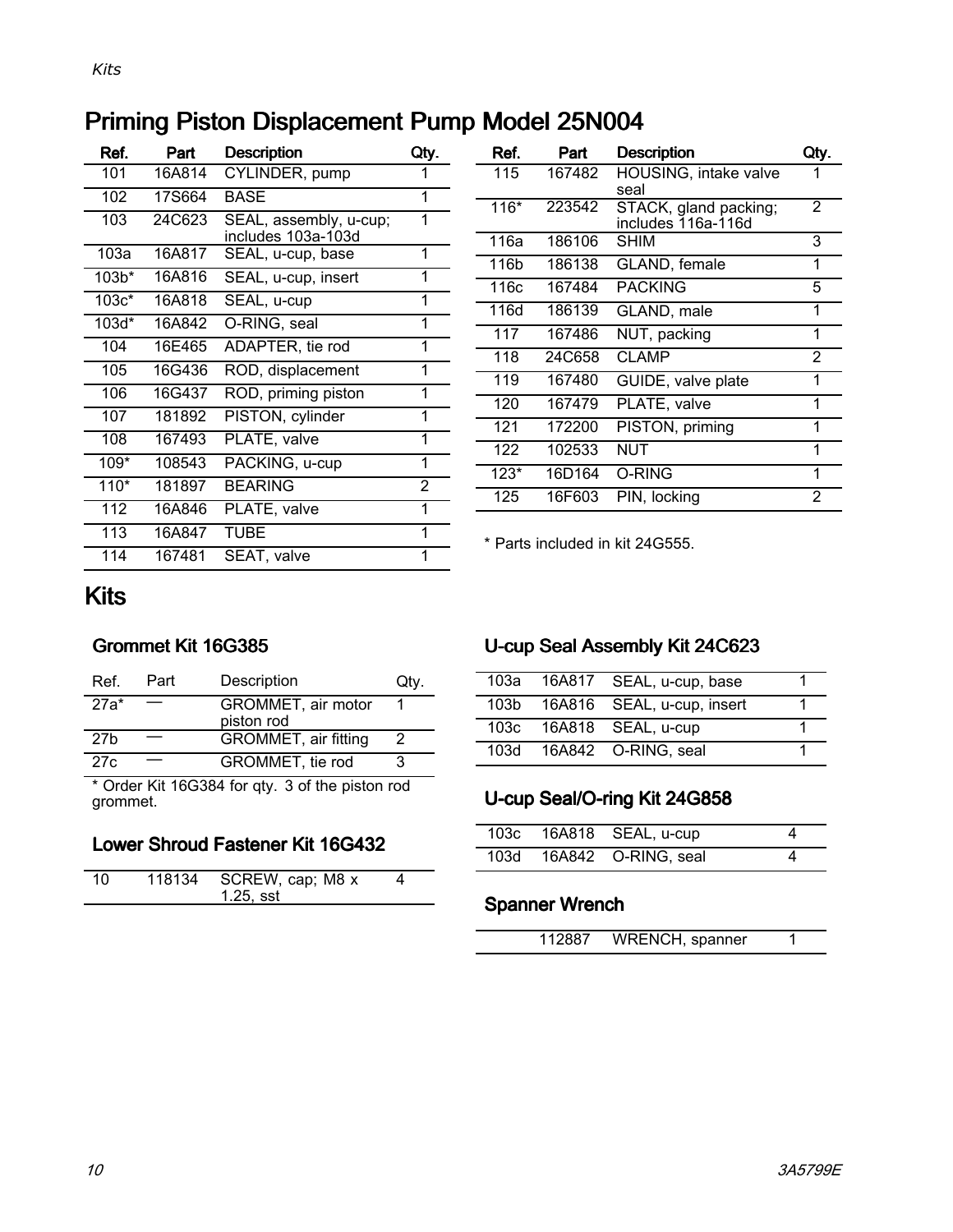# <span id="page-10-0"></span>**Product Dimensions**



| <b>Model</b> |               |                  |              |             |
|--------------|---------------|------------------|--------------|-------------|
|              | (cm<br>ın.    | (cm)<br>ın.      | cm.<br>ın.   | (cm)<br>ın. |
| 25D363       | 45.0 (114.3)* | $20.6(52.3)^{*}$ | 15.6 (39.6)* | 6.5(16.5)   |

\* Add 4.7 in. (12 cm) to allow for full extension of the priming piston rod.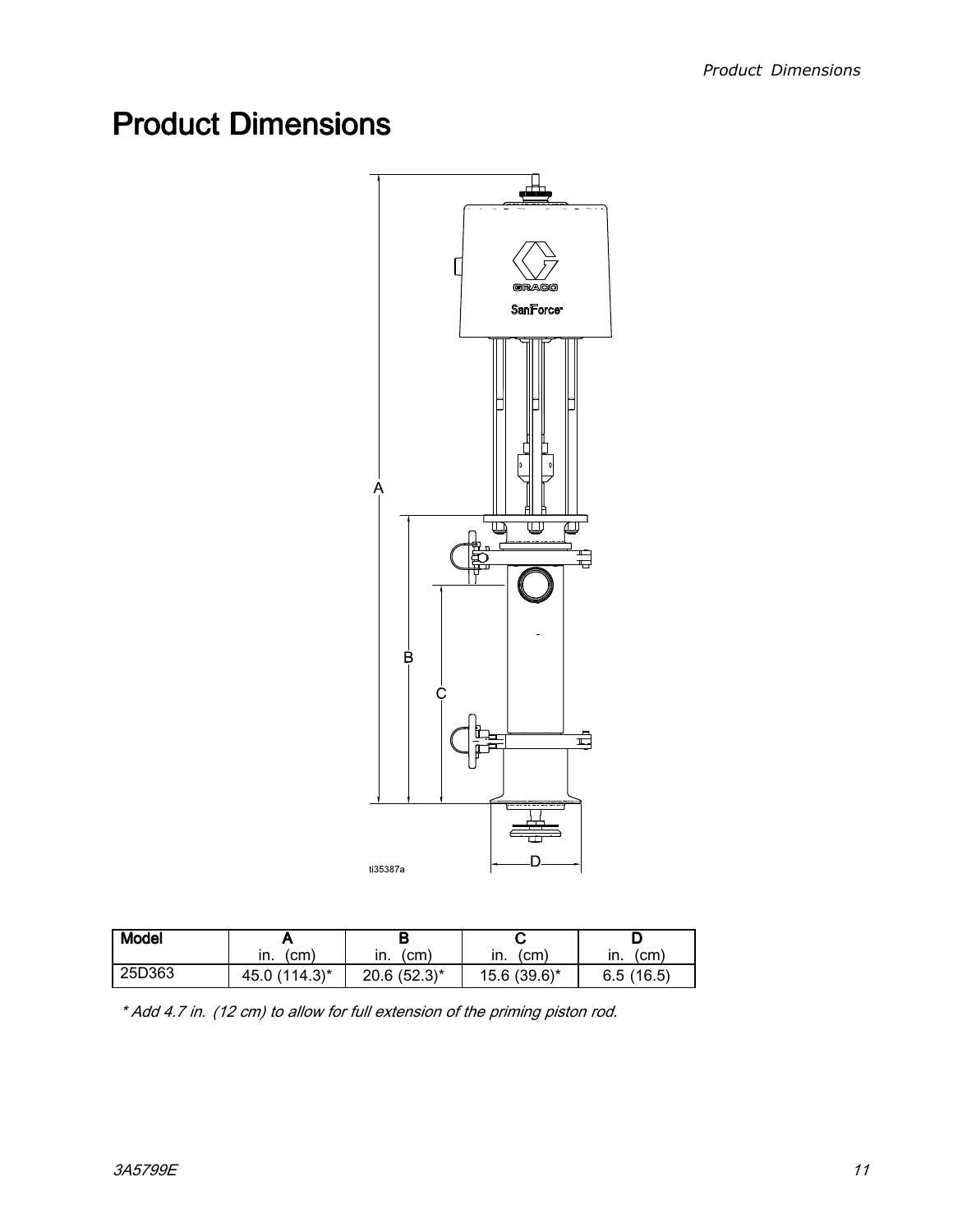# <span id="page-11-0"></span>Performance chart

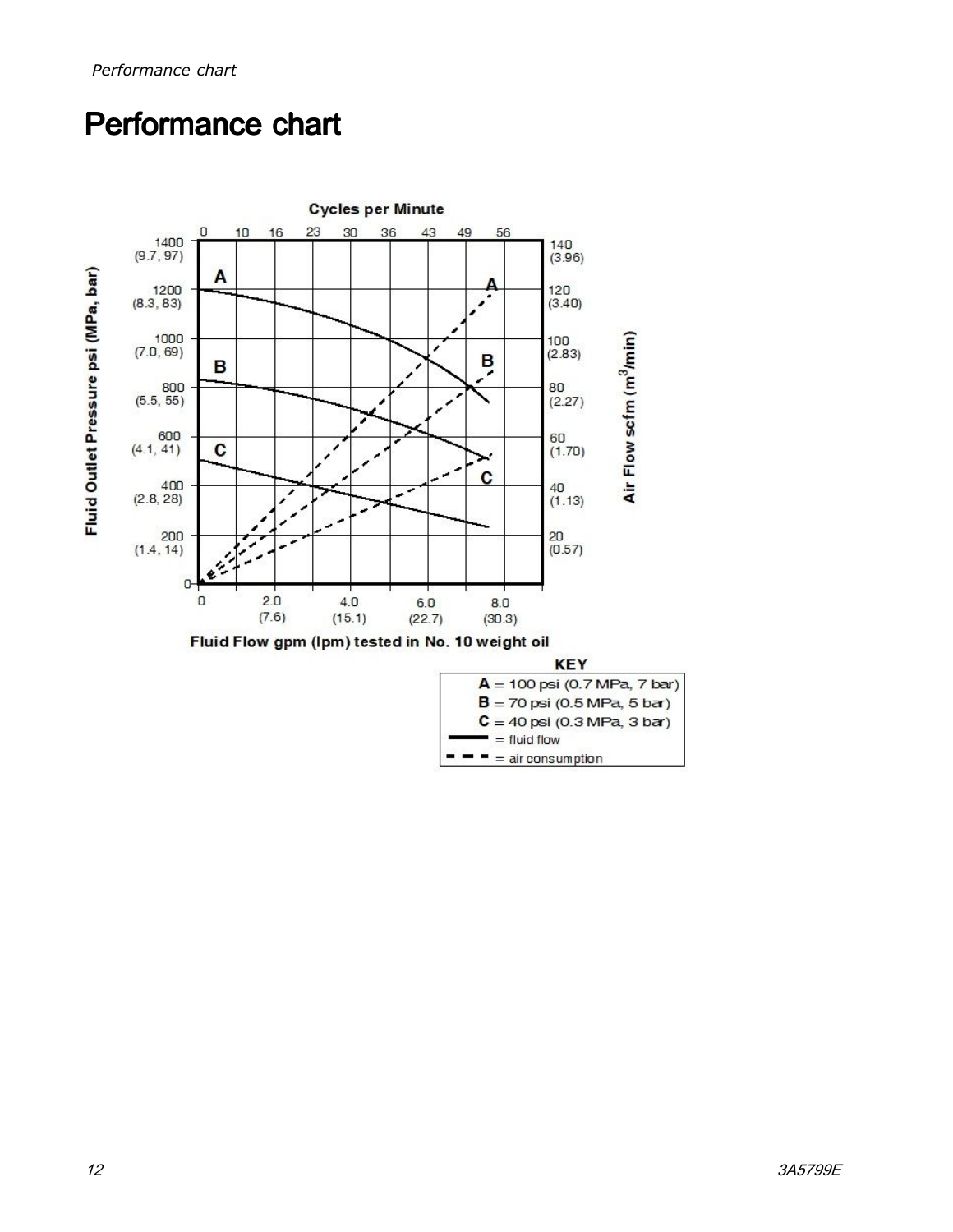### <span id="page-12-0"></span>**Technical Data**

| Maximum Fluid Working Pressure             | 1450 psi (10.1 MPa, 100.4 bar)                                                                              |  |  |
|--------------------------------------------|-------------------------------------------------------------------------------------------------------------|--|--|
| Maximum Air Inlet Pressure                 | 100 psi (0.7 MPa, 6.9 bar)                                                                                  |  |  |
| Maximum Recommended Pump Speed             | 60 cycles/min, 8.5 gpm (32 liters/min) delivery                                                             |  |  |
| Maximum size pumpable solids               | $1/4$ in. $(6.4$ mm)                                                                                        |  |  |
| Air Consumption                            | See Performance Chart                                                                                       |  |  |
| Pump Cycles per Gallon (3.8 Liters)        | 7.1                                                                                                         |  |  |
| Ratio                                      | 12:1                                                                                                        |  |  |
| <b>Maximum Operating Temperature</b>       | 160°F (71°C)                                                                                                |  |  |
| Maximum Ambient Temperature (Air<br>Motor) | 120°F (49°C)                                                                                                |  |  |
| Air Inlet                                  | $1/2$ npt (f)                                                                                               |  |  |
| Air Exhaust                                | $3/4$ npt (m)                                                                                               |  |  |
| Fluid Inlet Type                           | 4.1 in (10.4 cm) Priming Piston with flange for 6 in. (15.2 cm)<br>Tri-Clamp <sup>®</sup>                   |  |  |
| <b>Fluid Outlet</b>                        | 2 in. (5.1 cm) Tri-clamp                                                                                    |  |  |
| Weight                                     | 122 lb (55.3 kg)                                                                                            |  |  |
| <b>Wetted Parts</b>                        | 316 Stainless Steel, Buna-N, Polychloroprene, Nitrile, Nylon,<br>UHMWPE. Certain models have PTFE packings. |  |  |
| Sound data                                 |                                                                                                             |  |  |
| Sound power*                               | 77.2 dBA                                                                                                    |  |  |
| Sound pressure**                           | 70.5 dBA                                                                                                    |  |  |

\* Sound power at <sup>70</sup> psi (0.48 MPa, 4.8 bar), <sup>20</sup> cpm. Sound power measured per ISO-9614-2.

\*\* Sound pressure was tested 3.28 feet (1 m) from equipment.

# California Proposition 65

### **CALIFORNIA RESIDENTS**

**MARNING:** Cancer and reproductive harm — www.P65warnings.ca.gov.